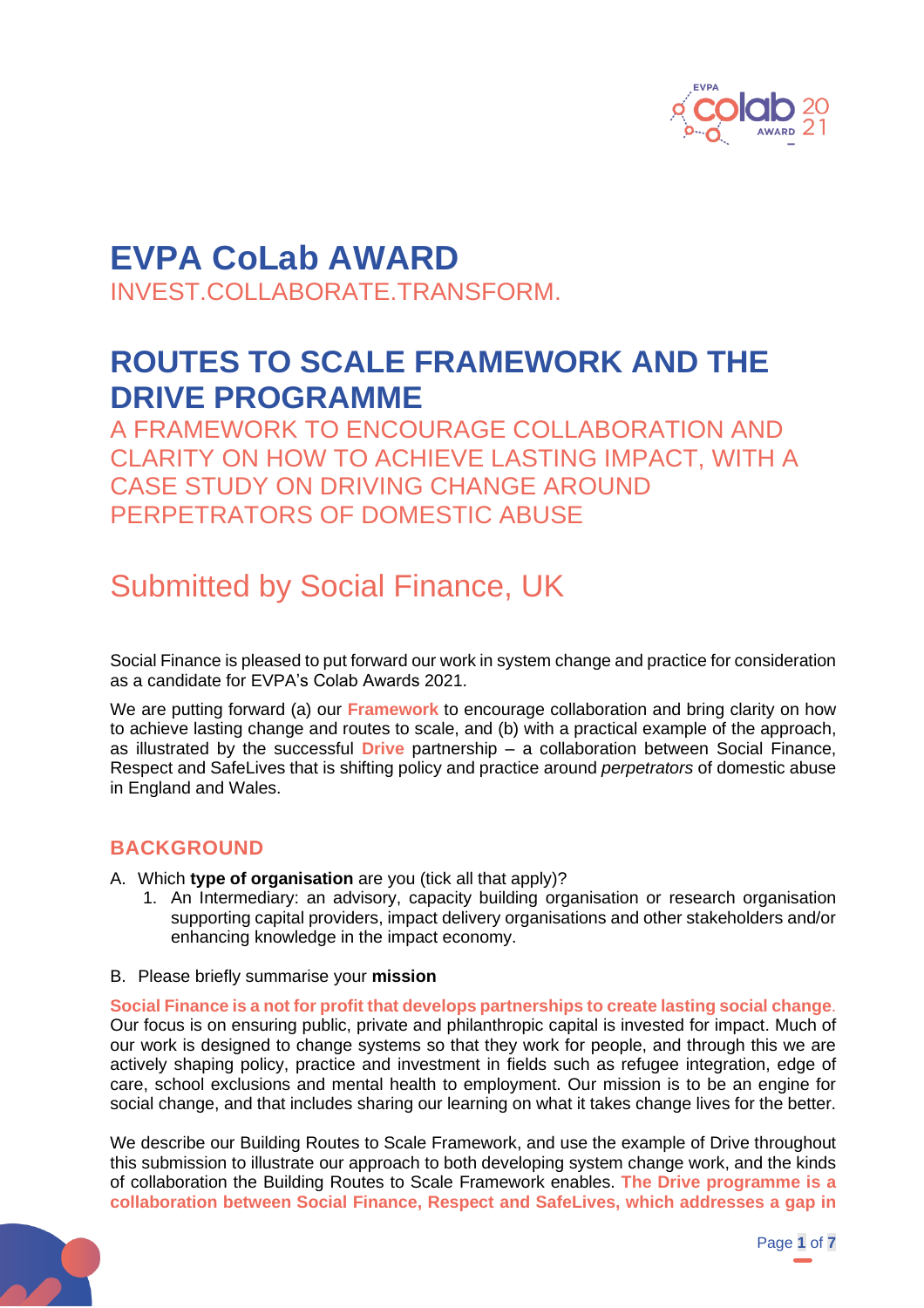

**work with high-harm perpetrators of domestic abuse**. It works across the domestic abuse specialist sector and with public sector partners to develop sustainable, national systems in England and Wales that respond effectively to perpetrators.

- C. Which of the **use cases** does your practice(s) apply to? Please tick all that apply!
	- Social innovation in public services / with public authorities
- D. Which **system practice field(s)** does your practice apply to? Please select the most relevant (max three).
	- Systems diagnostics
	- Strategy design
	- Management, learning & adaptation
- E. Please give us a brief background 1) what motivated you to act and who initiated the practice(s), inside or outside your organisation, and (if applicable) 2) describe the event that triggered your engagement.

Social Finance developed the **[Building Routes to Scale Framework](https://www.socialfinance.org.uk/resources/publications/changing-lives-changing-systems-building-routes-scale)** over the past 3 years. It builds on programmes such as **Drive**, and our other programmes, and on other learning reports we've published in recent years (e.g. [Making Change Happen,](https://www.socialfinance.org.uk/resources/publications/making-change-happen-emerging-approach-planning-impact) [Designing Outcome Metrics\)](https://www.socialfinance.org.uk/resources/publications/technical-guide-designing-outcome-metrics). Development of the Routes to Scale Framework was triggered by our own internal reflection that achieving impact at scale requires both **clarity** on what you are seeking to build and **effective collaboration** across organisations. We developed the Framework to advance and codify our thinking and experience on what it takes to create lasting impact for people, whilst also providing a tool that can be practically applied in different contexts to bring people together to make change at scale.

The **Drive** programme is an example of this work in practice and was initiated by Social Finance's Impact Incubator in 2016, itself a collaboration with a group of UK charitable foundations seeking to drive systemic change. Together, the Impact Incubator partners identified a need and started to explore how to respond, and Social Finance initiated discussions with potential partners.

### **THE PRACTICE(S)**

F. Briefly **analyse the situation before you introduced the practice**.

As the language and goal of 'system change' has become more common amongst those delivering or funding social change, we have observed there is often **a lack of clarity around what is actually meant by system change.** While 'theories of change' are commonly used in the social sector, these tend to focus on individual interventions or approaches. Targeting change across a system needs a clear articulation of systems-level outcomes, a way to identify the range of root causes that can hold issues in place, and a common language for partners to agree the building blocks that are needed for lasting change. We have observed some use the term system change loosely or without definition - perhaps also inadvertently alienating those who are part of the current system, despite them being essential to enable lasting change.

Through our work developing systemic responses we have found that **organisations often work in silos, with different understandings of what is required and using different language**. Yet no single actor can shift how an entire system operates, and progress on a social issue requires different stakeholders to play their part. Collaboration is essential, and that in turn requires building a shared understanding of the nature of the problem and the systems around it, identifying the roles different actors could play and defining strategies.

We have historically found **that the support collaborations need to come together and for partners to understand each other is lacking** – particularly across the structural boundaries

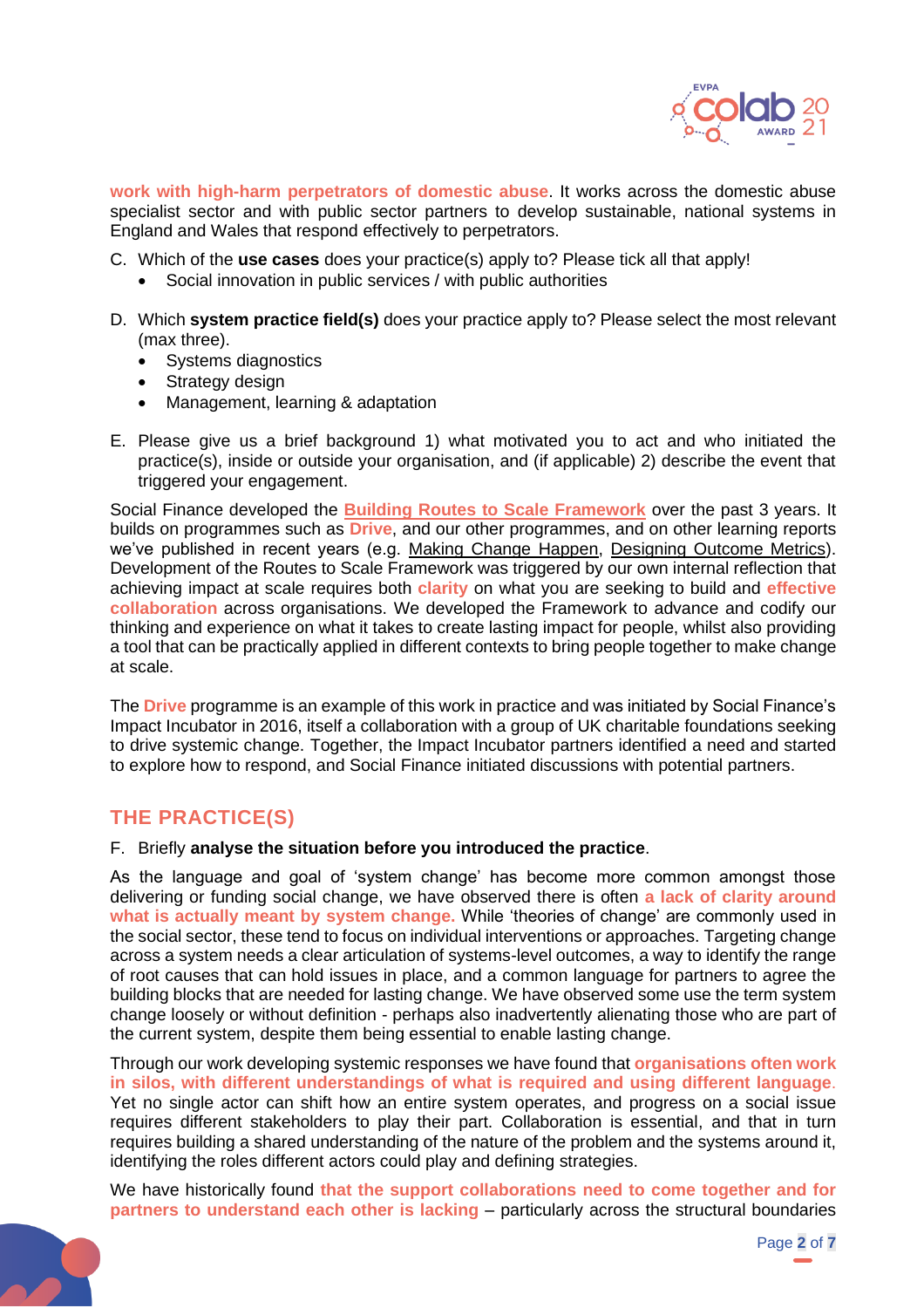

that exist between different sectors, with asymmetric power dynamics or cultural inertia to change. Success requires new tools and ways of encouraging lasting collaborations. **Many collaborative efforts are also not given the resources and time needed** – whether early enough, at a senior enough level, or over the sustained period needed to enact the change they seek. In our experience **they fall down when they fail to quickly find common ground and are not sustained when they lack a shared route map**.

The result of these themes is to fuel competition for resources, poorly aligned activity or resource flows and limited information exchange. Drive is a good example of this: when Social Finance's Impact Incubator programme approached the issue of *perpetrators* of domestic abuse, we saw similar themes. There was no investment in dialogue around the issue, leading to lack of consensus amongst specialist organisations on what constitutes effective and desirable interventions, and understandable fears that it might even decrease victim/survivor safety. Policymakers and hence resources and legislation were not directed towards changing perpetrator behaviour, and whilst there was the potential to use statutory data to focus efforts, the opportunities were being missed.

- G. Please describe the **actual results** you sought to achieve with your practice, **the parameters you sought to influence most**; roles, relationships, rules, and resources and how?
- H. Please describe the **intended results** you sought to achieve with your practice and **the parameters you sought to influence most** – if considerably different from the actual results described above.

The Framework was not developed to be theoretical nor simply to use once and discard, rather **it is an action-oriented tool.** Consequently, the actual results and the *original* intended results will differ in terms of what it prompts initially. **Accordingly, we respond to G and H together.**

The Framework is a tool which encourages a strategic focus to initiatives aimed at achieving lasting social change and facilitates cross-organisational discussion to align effort. It is aimed at any changemakers who seek to develop system level ventures, be they governmental, voluntary sector or funder. Through developing the tool, we sought to aid clarity and alignment on defining **outcomes sought**, and identifying the **strategies** to achieve them.

• On **outcomes**, our starting point was to bring together lessons from successful social ventures and our own experience to develop a definition of impact at scale – across a system. We sought to define both the overarching areas of impact that suggest meaningful change for people and society, but crucially also the 'building blocks' that hold that change in place. Whilst not a traditional systems diagnostic tool, the Framework is intended to be used collaboratively to encourage dialogue around which building blocks are missing, and thus advance shared understandings of both what is needed and how to measure progress.

For example, when developing the Drive partnership, through dialogue we came to a shared understanding around the need to shift sector practice (i.e. beyond any one organisation), the need for different permanent funding flows, and a policy environment that recognised the role of and encouraged effective perpetrator work. It also highlighted the need for new public conversations, with the narrative shifting from 'why doesn't she leave' to 'why doesn't he stop', and politicians and other public figures feeling able to talk about perpetrator work as a crucial part of the response to domestic abuse.

• On **strategies**, the Framework seeks to map the range of possible strategic levers that could underpin progress towards these building blocks, and also highlights the foundations needed to support these. It explicitly recognises that multiple routes are required and encourages reflection on respective roles.

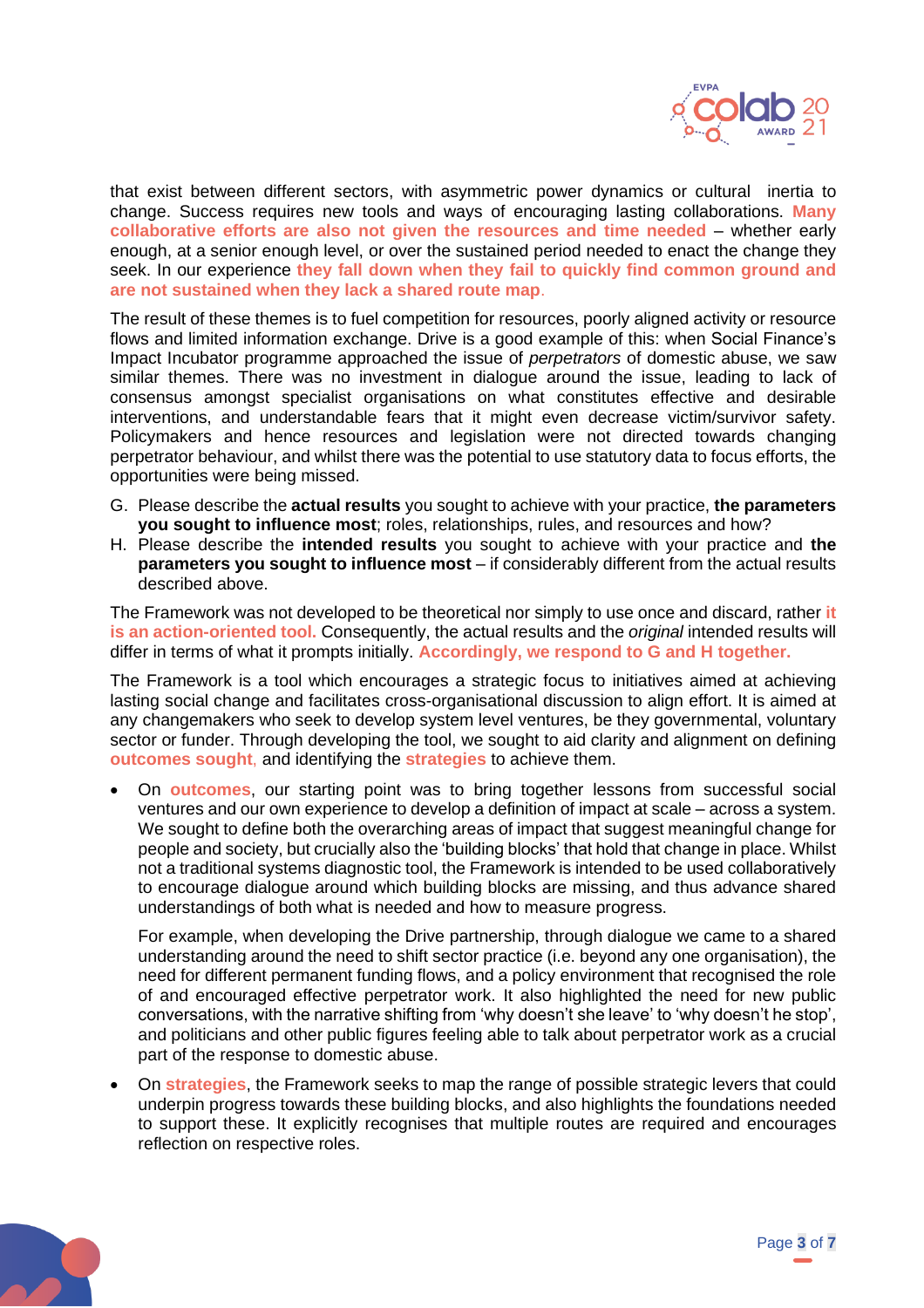

For example, on Drive, we identified strategies such as building an evidence base, shaping sector practice, altering funding flows, improving regulation and challenging the status quo – all clearly needing input beyond that from any one partner organisation.

**Using the Framework as an action-oriented tool** that will shape and adapt a response to a particular challenge over time, as explained above, **can be illustrated by the Drive partnership.**  We found over time on our work on Drive, it has driven ongoing dialogue and learning on:

- 1. **Strategy**  enabling clarity of purpose and helping stakeholders to continue to situate efforts in relation to others and assess which strategic levers to pull next and/or whether to pursue an emerging window of opportunity. On Drive, we subsequently identified a strategic gap around the statutory workforce and shifted towards building internal experts within local statutory settings and supporting such champions to co-deliver subsequent phases of work.
- 2. **Communication** providing a framework to explain what long term change is being pursued, the logic behind choices, and a way of building shared understanding amongst staff, partners, funders and other stakeholders. On Drive, the clarity of purpose has been effective in drawing others in, shifting a disparate sector to a place where 120 organisations signed a call to action, calling for government action.
- 3. **Adaption**  supporting stakeholders to read, shape and respond to the changing environment, assessing progress and encouraging reflection on what else needs to be developed. Drive has used the Framework to define other strategic gaps and secure resources to explore how to meet these, for example it recently secured £900k to pilot an early intervention programme for perpetrators which includes an innovative housing element.

Whilst we developed and used the thinking internally on initiatives like Drive, the Framework was publicly launched in spring 2021. **Early evidence is that it is prompting the kind of dialogue and collaboration we envisaged.** For example, it is starting to reinvigorate collaboration around the London Funders network group on Violence Impacting Young People, providing a clarity of focus in this important issue area, where initiatives and dialogue had been drifting.

I. Please specifically explain the **role other actors and collaboration played** in this practice (if not the main practice itself) and insert a figure that illustrates the main stakeholders and partnerships that play a role in the practice you are presenting here.

As detailed above, the Framework itself is **designed to facilitate the kind of collaboration required to achieve lasting social change**. It is written to be **accessible to different audiences** or organisational positions and enable each to identify with and **define strategies towards common goals.** 

**The Framework itself has been developed as a result of collaborative efforts** over several years. Specifically:

- 1. The Framework has been informed by the practical work Social Finance has done, over many years, to develop and encourage collaboration across a range of social issues. This includes the collaborative partnerships we have formed as social impact bonds, and the many other collaborative projects we have supported across the spectrum of partners. It is our routine practice to proactively reflect and learn with our partners and seek to codify learnings. For example, over the past 12 months we collaborated with a wide range of partners to publish a series of reports, 'Changing Lives, Changing Systems', capturing the lessons learnt and their reflections around a number of specific initiatives:
	- [Lessons from reducing and preventing domestic abuse](https://www.socialfinance.org.uk/resources/publications/changing-lives-changing-systems-lessons-reducing-and-preventing-domestic)
	- [Supporting people with health conditions into work](https://www.socialfinance.org.uk/resources/publications/changing-lives-changing-systems-supporting-people-health-conditions-paid-work)
	- [Reconnecting lonely older people with their community](https://www.socialfinance.org.uk/resources/publications/changing-lives-changing-systems-reconnecting-lonely-older-people-their)
- 2. Through our Impact Incubator programme, we have run a learning strand over the past 5 years on how to think about and drive systemic change. We have convened stakeholders

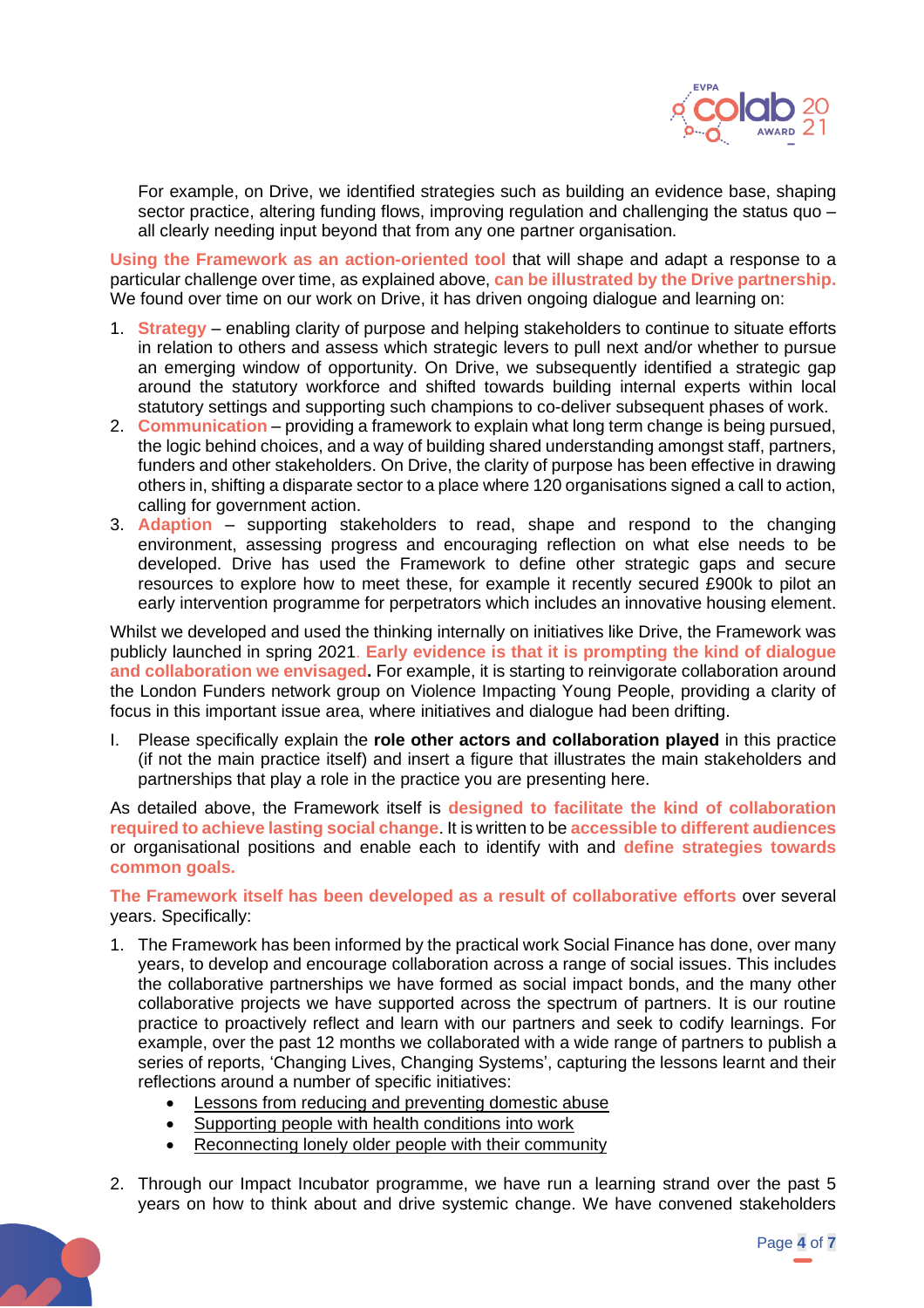

from across different sectors and run a series of learning events exploring the themes captured within the Framework. We shared and iterated the draft versions of the Framework with the core foundation funders of the Impact Incubator, which include the National Lottery Community Fund, Esmee Fairbairn Foundation, Tudor Trust and Paul Hamlyn Foundation. Specific parts of the Framework developed out of the Impact Incubator learning includes **the need for consistency of funding** and a **clear story**, which **are identified as the foundations** required in the Framework.

Using Drive as a use case, the collaborative nature of how we use and enable change using this Framework is reflected in how the Drive partnership developed. The original collaboration of Social Finance, Respect and SafeLives came together to define shared goals and identify where to focus together. Funders joined the collaboration early, with Lloyds Bank Foundation for England and Wales in particular coming alongside the three founding partners to help define an understanding of the problem and strategies to shape the system. Others such as Comic Relief and Tudor Trust also joined early – and all have remained involved in different ways since. With a clear vision and focus, the partnership leveraged early philanthropic support to secure £5m+ of statutory resources to test a new approach, and 5 delivery focussed organisations came alongside to enable delivery in 3 local areas. Over the past 5 years, Drive has continued its model of leveraging additional funding from both national and local government sources, supported by flexible foundation investment, together totalling over £15m to date. This has included both grant funding and some innovative guarantee structures developed collaboratively with the funders involved to backstop delivery funding. Drive's direct reach to beneficiaries has continued to grow, today being delivered across England and Wales through a network of specialist delivery partners, police and crime commissioners and local government teams. The breadth of expertise that has been aligned to work together, and the approach of drawing in and enabling collaboration between statutory partners, non-statutory organisations and funders has been at the heart of Drive's success in delivering the system change outlined in J. below.

### **YOUR INSIGHTS**

J. What went well and why? What were the challenges you faced and how did you overcome them? What would you do differently today and why?

Framework: The tool has been **very well received in a wide range of settings** – we've used it successfully with central government departments, groups of national NGOs, healthcare commissioners, foundation forums, local co-production partners, and international development settings. Despite these disparate audiences in each interaction stakeholders report it forces them to think about their goals and roles and **has opened more space for co-operation with others**.

One of the **key challenges of developing the Framework was the definitional challenges** it throws up. Some stakeholders are rooted in quantitative approaches, yet success looks very different across social issues and there is no single measure or threshold which fits all situations. Similarly, how you define the issue affects the right way to view impact at scale - mental health won't ever be 'solved', but we can affect the likelihood and severity of suffering, for example, or improve how society responds. Others point to organisational scale or financial measures, but, whilst important, these too are incomplete. To overcome these, we took a different view of scale, and instead rooted our definition of success as being a combination of products, services or practices expanding their reach, systems that embed change and society and culture shifting their perspective. This approach enables the flexibility required to build a definition relevant to the social issue being considered.

It remains true that judging success when using this approach measures will always have an element of subjectivity – how much 'reach' is success? or by what measure do you consider society's perspective to have changed? Our reflection today is that our approach remains valid,

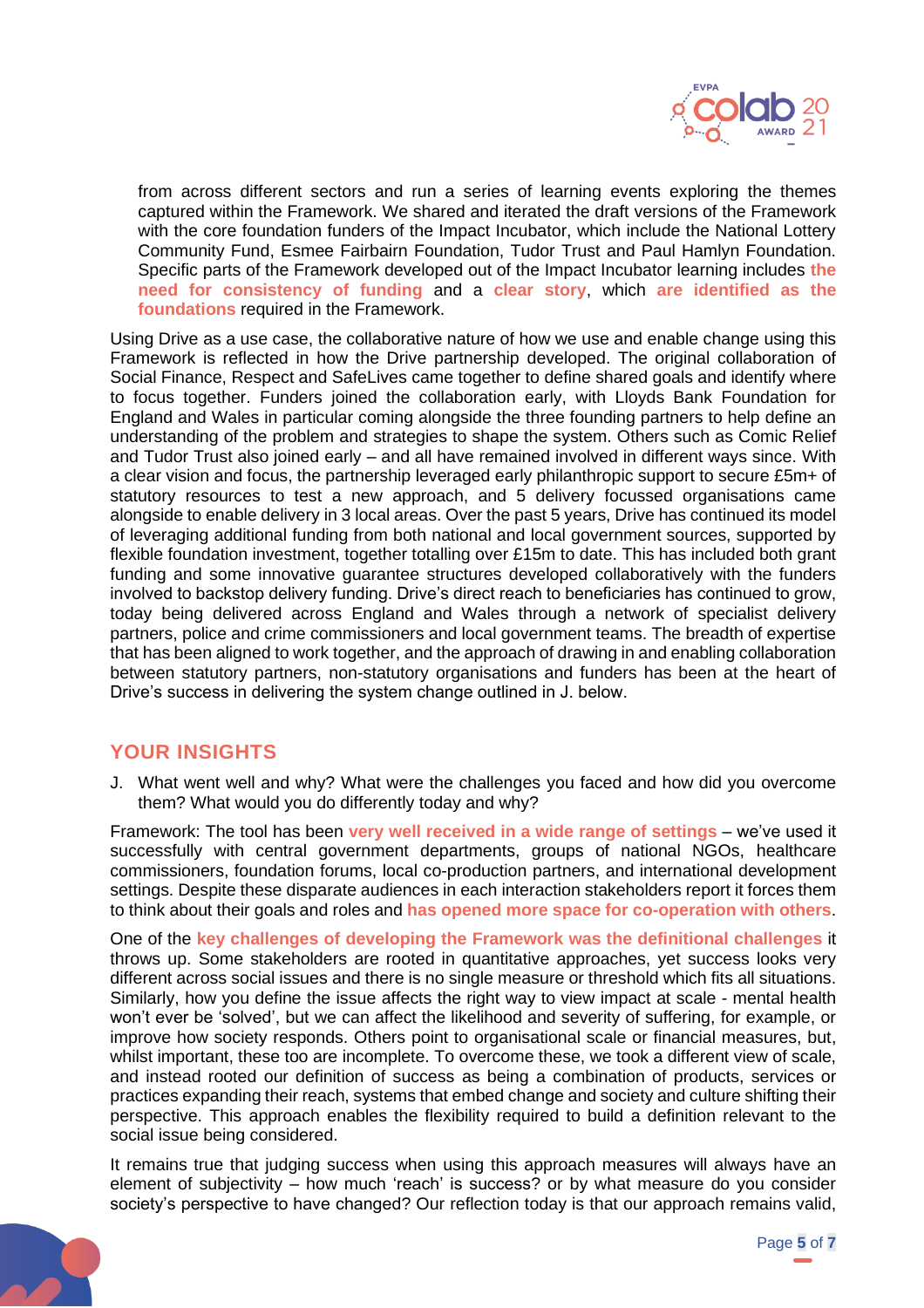

as it still focuses stakeholders on the dimensions of lasting change and provides a framework for such subjective decisions to be debated and made.

Drive: The systematic approach articulated in the Framework has been very successful in enabling change under the Drive programme. From the beginning, the partnership benefited from clarity on roles, enabling three organisations who had not worked together in this way to not only define clear shared system goals, but also a have a clear framework to sustain the collaboration and enable it to adapt, grow and articulate a clear rationale to draw others in. The strategy of developing the evidence base alongside **challenging the status quo** through **asking 'why doesn't he stop?'** helped engage policy makers and minsters, and the alignment achieved in the **Call to Action led by Drive** was cited as resulting in a perpetrator focus being central to the **recent Domestic Abuse Act** and **£45m of new government funding** being directed to the issue.

K. Which three pieces of advice would you give to your peers?

#### **1. Enable collaborations to start with a problem, not a solution**

A key value the Framework brings is that it starts with identifying the change you want to see in people and society, and works back from there. Delivering successful system ventures means bringing stakeholders together and getting clarity on shared system goals is often a precursor to successful system change ventures. Building from a clear articulation of system-level goals provides space for stakeholders to identify the most appropriate strategies and building blocks to aim for, each playing their own role whilst sharing a focus on the destination. So often, we've seen scaling attempts fail to bring others with them, as they are developed through the lens of scaling a particular organisation's solution. Starting with the problem – the lack of behaviour change for domestic abuse perpetrators - and the resultant clarity on the required building blocks for change was fundamental to the Drive partnership's success. It has meant that, whilst there is a successful intervention being delivered within Drive, the Drive partners have never focussed on just scaling 'the Drive model' – but rather on delivering strategies that achieve their shared system goals.

It is however inherently harder to build collaborations like this; funding often flows to solutions not to collaborations which seek to start from the other end. Funders can play a key enabling role by investing in this kind of initial exploration, providing organisations with the capacity, freedom and confidence to start thinking – and collaborating – differently.

#### **2. Develop a shared narrative**

When we developed the Framework, we included a focus on society and culture shifting their perspective alongside products, services or practices expanding their reach, or systems embedding change. Often we find that stakeholders divide into those who focus on one area of these, with shifting perspectives often left to advocacy efforts. In reality, a combination is likely to be needed to achieve impact at scale and across a system. For example, to transform road safety the product solution of cheap, effective seatbelts was needed, alongside the system embedding change through legislation requiring them – which in turn could not have worked without public culture shifting to accept using them. The Framework can be useful for reminding stakeholders of the need to focus on all three and develop the partnerships or complementary strategies to achieve that. Thus, despite a delivery focus on testing a new programmatic response to build the evidence base, the Drive programme also invested significantly in creating a simple narrative to reframe the issue.

#### **3. Work with the context**

Using the Framework makes it clear that there are likely to be multiple strategies required to achieve the building blocks for impact at scale. In our work developing the Framework we noted that different strategies have been successful at different times, and that successful approaches often worked with the grain of the policy context, whilst stretching and pushing against some of